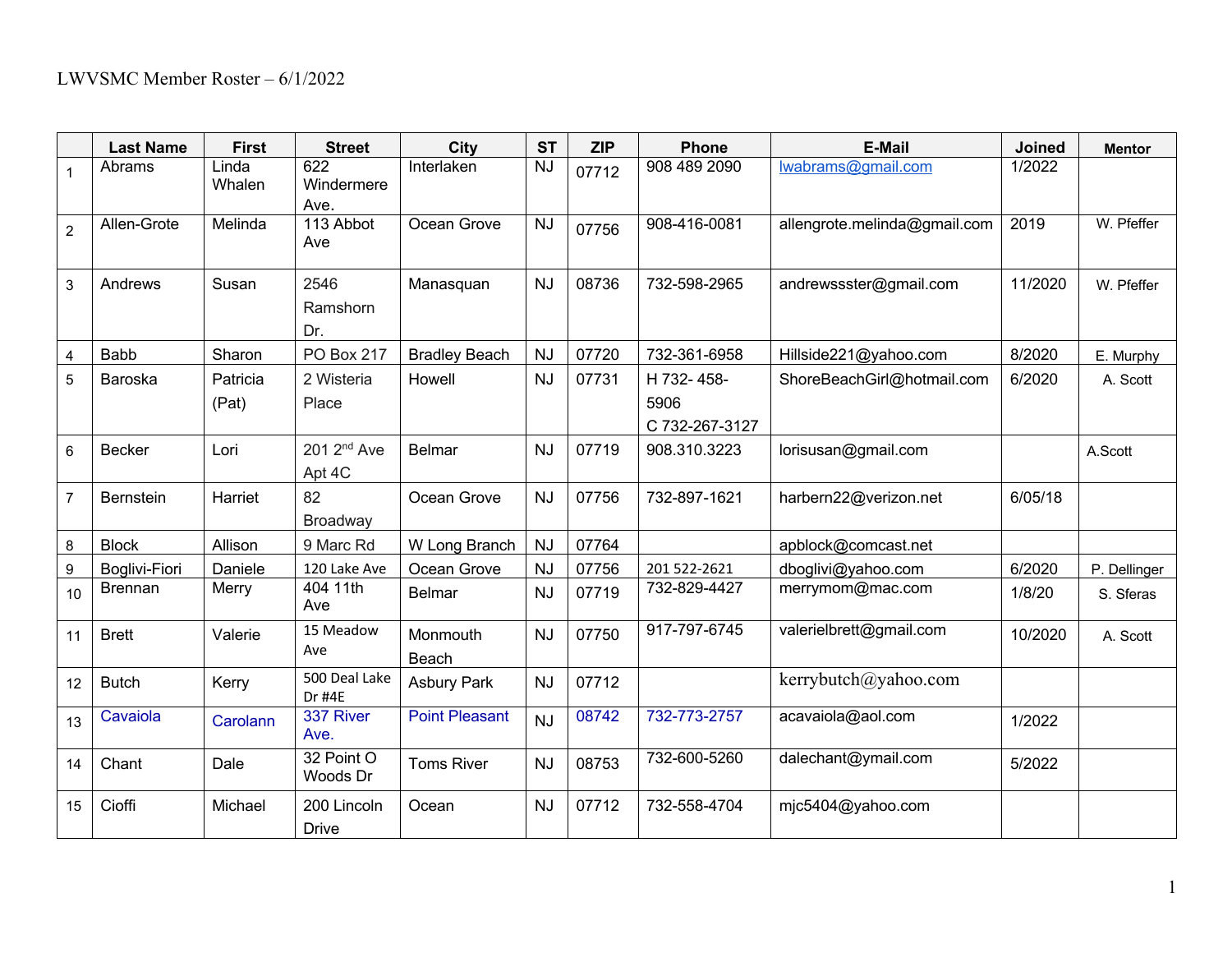| 16 | Clarke       | Nancy          | 47 Embury<br>Ave           | Ocean Grove                | <b>NJ</b> | 07756          | 201-924-8173                                   | nsclarke@embury.com      |         |            |
|----|--------------|----------------|----------------------------|----------------------------|-----------|----------------|------------------------------------------------|--------------------------|---------|------------|
| 17 | Cook         | Harriet        | 31 Delta Dr.               | Ocean                      | <b>NJ</b> | 07712          | 732-493-1041                                   | hcook1122@aol.com        |         |            |
| 18 | Cook         | Stanford       | 31 Delta Dr.               | Ocean                      | <b>NJ</b> | 07712          |                                                |                          |         |            |
| 19 | Cozzi        | Juliet         | 27 Club Way                | <b>Red Bank</b>            | <b>NJ</b> | 07701          | 732-741-6842                                   | julietacozzi@verizon.net | 2/2021  |            |
| 20 | Curtis       | Marie          | 7 Robin Dr.                | Oakhurst                   | <b>NJ</b> | 07755-<br>1210 | 732-222-8675                                   | dandmcurt@optonline.net  |         |            |
| 21 | Curtis       | Mary           | 36<br>Secretariat<br>Court | <b>Tinton Falls</b>        | <b>NJ</b> | 07724          | (h) 732-460-<br>1975<br>$(c)$ 908-433-<br>6166 | curtisml@comcast.net     | 10/21   |            |
| 22 | Dayan        | <b>Esther</b>  | 41 Maple<br>Ave.           | West Long<br><b>Branch</b> | <b>NJ</b> | 07764          | 732-870-8959                                   | idayan@comcast.net       |         |            |
| 23 | Dell'Omo     | Polly          | 300 17th<br>Ave            | <b>Belmar</b>              | <b>NJ</b> | 07719          | 609-471-2010                                   | pollydellomo@gmail.com   | 1/09/19 | W. Pfeffer |
| 24 | Dellinger    | Peggy          | 236<br>Oakhurst Rd         | Oakhurst                   | <b>NJ</b> | 07755-<br>1469 | 732-531-9264                                   | peggydellinger@gmail.com |         |            |
| 25 | Dellinger    | Ted            | 236<br>Oakhurst Rd         | Oakhurst                   | NJ        | 07755-<br>1469 | 732-531-9264                                   | ted.dellinger@gmail.com  |         |            |
| 26 | Desruisseaux | Elia           | 19B<br>Brandywyne          | <b>Brielle</b>             | <b>NJ</b> | 08730-<br>1370 | 201-805-2741                                   | eliadx4@gmail.com        | 9/2020  | E. Murphy  |
| 27 | Devane       | <b>Bridget</b> | 313 LaReine<br>Ave         | <b>Bradley Beach</b>       | <b>NJ</b> | 07720          | 732-996-5493                                   | bpdevane@gmail.com       | 5/2022  |            |
| 28 | Dunne        | Deborah        | 554 Tanner<br>Ave.         | Manasquan                  | <b>NJ</b> | 08736          | 908 278 8430                                   | debdunne18@optonline.net | 9/2021  |            |
| 29 | Eberhardt    | Sheila         | 17 Overhill<br>Rd          | Ocean                      | <b>NJ</b> | 07712          | 732-493-4717                                   | ebersee.woo@gmail.com    | 10/2019 | W. Pfeffer |
| 30 | Falco        | Cori           | 1804 Sunset<br>Ave         | Ocean                      | <b>NJ</b> | 07712          | 732-556-8348                                   | corifalco@gmail.com      | 7/2020  | W. Pfeffer |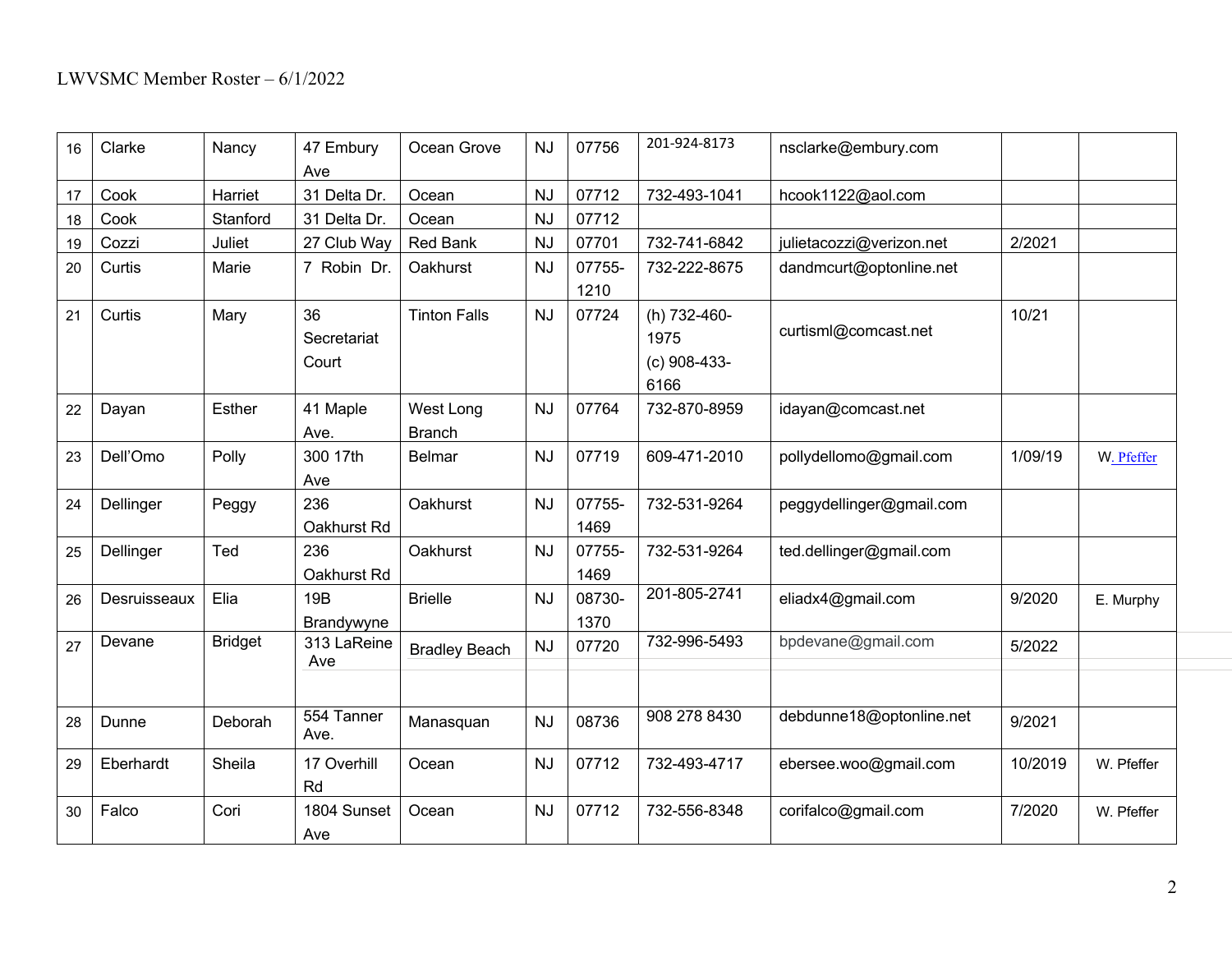| 31 | Figus      | Elizabeth | 9350 View<br>Dr                 | Anchorage            | AK        | 99801          | 732-749-0319                        | ecfigus@gmail.com                 | 5/2022  |                          |
|----|------------|-----------|---------------------------------|----------------------|-----------|----------------|-------------------------------------|-----------------------------------|---------|--------------------------|
|    |            |           |                                 |                      |           |                |                                     |                                   |         |                          |
| 32 | Freedman   | Anne      | 615 North<br>Shore              | <b>Tinton Falls</b>  | <b>NJ</b> | 07753          | 732-361-1890                        | philannef@comcast.net             |         |                          |
| 33 | Gardner    | Maya      | 15 Meadow                       | Monmouth             | <b>NJ</b> | 07750          | 732-672-9048                        | mayalgardner@gmail.com            | 11/2020 | A. Scott                 |
|    |            | Lydia     | Ave                             | Beach                |           |                |                                     |                                   |         |                          |
| 34 | Gelernter  | Celia     | 217 Park<br>Ave.                | Long Branch          | <b>NJ</b> | 07740          | 347-866-6321                        | CSGSeal@gmail.com                 | 8/2020  | W. Pfeffer               |
| 35 | Gerard     | Mary      | 1416 Anvil<br>Way               | <b>Toms River</b>    | <b>NJ</b> | 08755          | 732-720-5655                        | mfgbsn1@gmail.com                 | 6/30/18 |                          |
| 36 | Gerber     | Madeleine | 110<br><b>Bridlemere</b><br>Ave | Interlaken           | <b>NJ</b> | 07712          | 908-616-2831                        | maddygerber@verizon.net           |         | W. Pfeffer               |
| 37 | Golden     | Cordelia  | PO Box 82                       | <b>Bradley Beach</b> | <b>NJ</b> | 07720          | 732.539.0583                        | cordelialgolden1990@yahoo.c<br>om | $7/21$  | A. Scott &<br>P. Supplee |
| 38 | Grove      | Dallas    | 1115<br>Bendermere<br>Ave.      | Ocean                | <b>NJ</b> | 07712-<br>4107 | 732-531-1014                        | dgrovenj@aol.com                  |         |                          |
| 39 | Grove      | Robert    | 1115<br>Bendermere<br>Ave.      | Ocean                | <b>NJ</b> | 07712-<br>4107 | 732-531-1014                        | rgrove42@optonline.com            |         |                          |
| 40 | Hara       | Diane     | 42 Ballard<br><b>Drive</b>      | Ocean                | <b>NJ</b> | 07712          | 732 361 3538<br>(h)                 | dbhara@icloud.com                 | 3/13/18 |                          |
| 41 | Harris     | Dianna    | 17 Willow<br><b>Drive</b>       | Neptune              | <b>NJ</b> | 07753          | 732-643-0020<br>732-616-2940<br>(c) | daharris17@optimum.net            | 9/28/18 |                          |
| 42 | Herzenberg | Pamela    | Ten Julia<br>Court              | <b>Tinton Falls</b>  | <b>NJ</b> | 07712          | 732-804-4512                        | pjherzenberg@gmail.com            |         |                          |
| 43 | Hlatky     | Dallas    | 301 Tilton Pl                   | Neptune              | <b>NJ</b> | 07753          | 917-656-8297                        | Dallas.hlatky@gmail.com           |         |                          |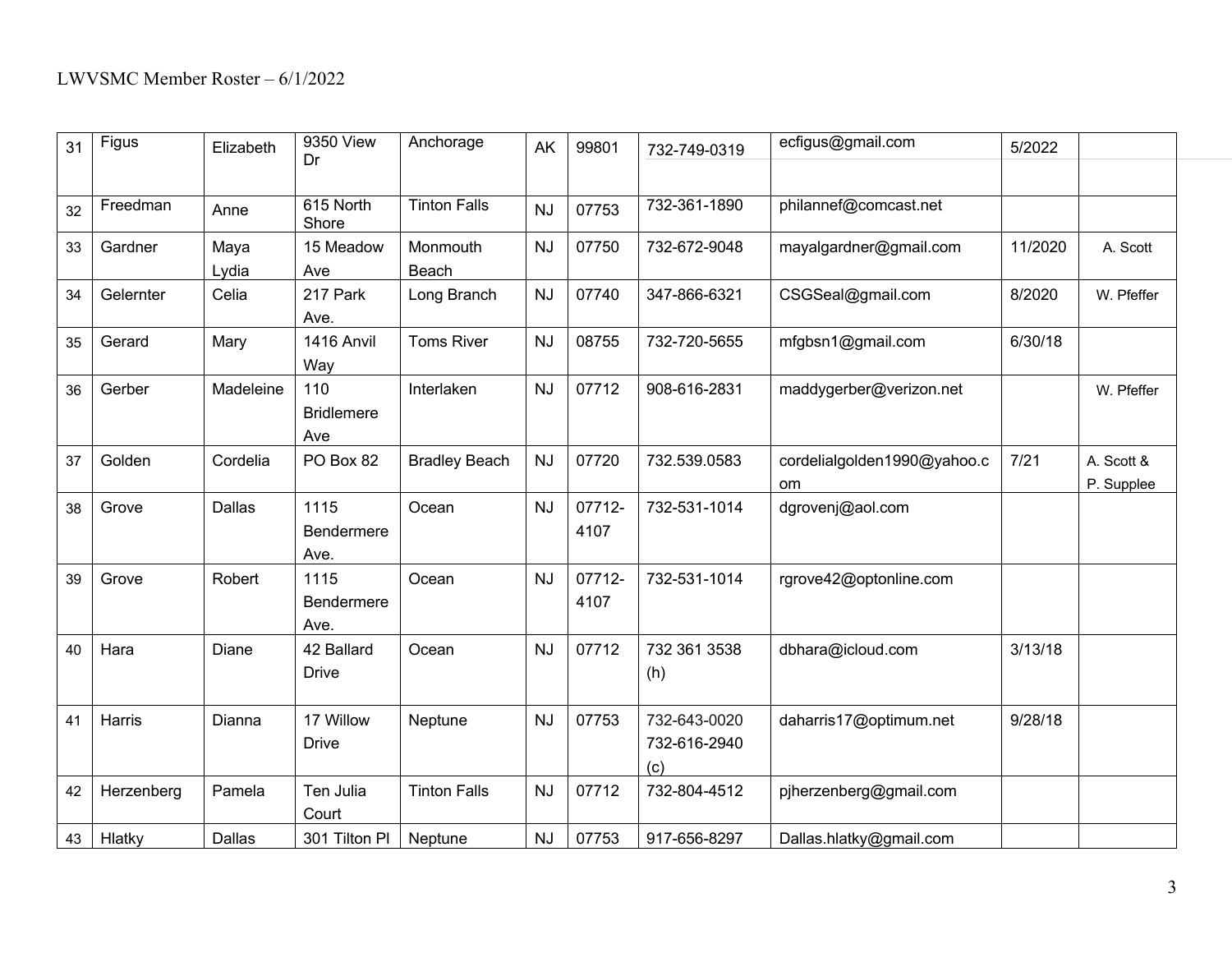| 44 | Hooker    | Margo             | 400 Beacon<br>Blvd.             | Sea Girt       | <b>NJ</b> | 08750          | 732-974-7729                                 | margohooker@gmail.com     |         |            |
|----|-----------|-------------------|---------------------------------|----------------|-----------|----------------|----------------------------------------------|---------------------------|---------|------------|
| 45 | lannucci  | Lisa              | 76 Franklin<br>Ave              | Ocean Grove    | <b>NJ</b> | 07756          | 202-841-1138                                 | liannucc@yahoo.com        | 9/27/18 |            |
| 46 | Illes     | Mary<br>Anne      | 1308<br>Garven Ave.             | Ocean          | <b>NJ</b> | 07712          | 732-309-0801                                 | Milles5011@yahoo.com      | 3/2020  | W. Pfeffer |
| 47 | Jaeger    | Margaret<br>(Peg) | 90 Everest<br>Drive South       | <b>Brick</b>   | <b>NJ</b> | 08724          | (H) 732-475-<br>6989<br>(C) 732-740-<br>4965 | pmjaeger@comcast.net      | 9/2021  |            |
| 48 | Jannarone | Kay               | 22 Campbell<br>Court            | Deal           | <b>NJ</b> | 07723          | 732-261-0910                                 |                           |         |            |
| 49 | Johnson   | Ken               | 424<br>Redmond<br>Ave           | Oakhurst       | <b>NJ</b> | 07755          | 908-232-7095                                 | isokenj@yahoo.com         | 6/2019  | M Johnson  |
| 50 | Johnson   | Mary              | 424<br>Redmond<br>Ave           | Oakhurst       | <b>NJ</b> | 07755          | 908-232-7095                                 | msmarytj@gmail.com        |         |            |
| 51 | Kashdan   | Rickie            | 21 Clarence<br>Ave.             | Long Branch    | <b>NJ</b> | 07740          | 732-927-0795                                 | kashdan@comcast.net       | 8/2021  | E Murphy   |
| 52 | Kelman    | Marybeth          | 1599<br>Sawyer Ave              | Wall           | <b>NJ</b> | 08736          | 732-859-6254                                 | marybeth.kelman@gmail.com | 7/21    | S. Sferas  |
| 53 | Kiely     | Lois              | 28 Lake<br><b>Drive</b>         | Ocean          | <b>NJ</b> | 07711-<br>1212 | 732-531-4648                                 | llkiely@aol.com           |         |            |
| 54 | Lembo     | Donna             | 519 Union<br>Lane               | <b>Brielle</b> | <b>NJ</b> | 08730          | 732-223-2023                                 | donnalembo7@gmail.com     | 8/2021  |            |
| 55 | Lutz      | Arlene            | 1100<br><b>Brookside</b><br>Ave | Ocean          | <b>NJ</b> | 07712-<br>3515 | 732-531-9616                                 | aglutz11@gmail.com        |         |            |
| 56 | Lutz      | Ken               | 1100<br><b>Brookside</b><br>Ave | Ocean          | <b>NJ</b> | 07712-<br>3515 | 732-531-9616                                 | kjlutz23@gmail.com        |         |            |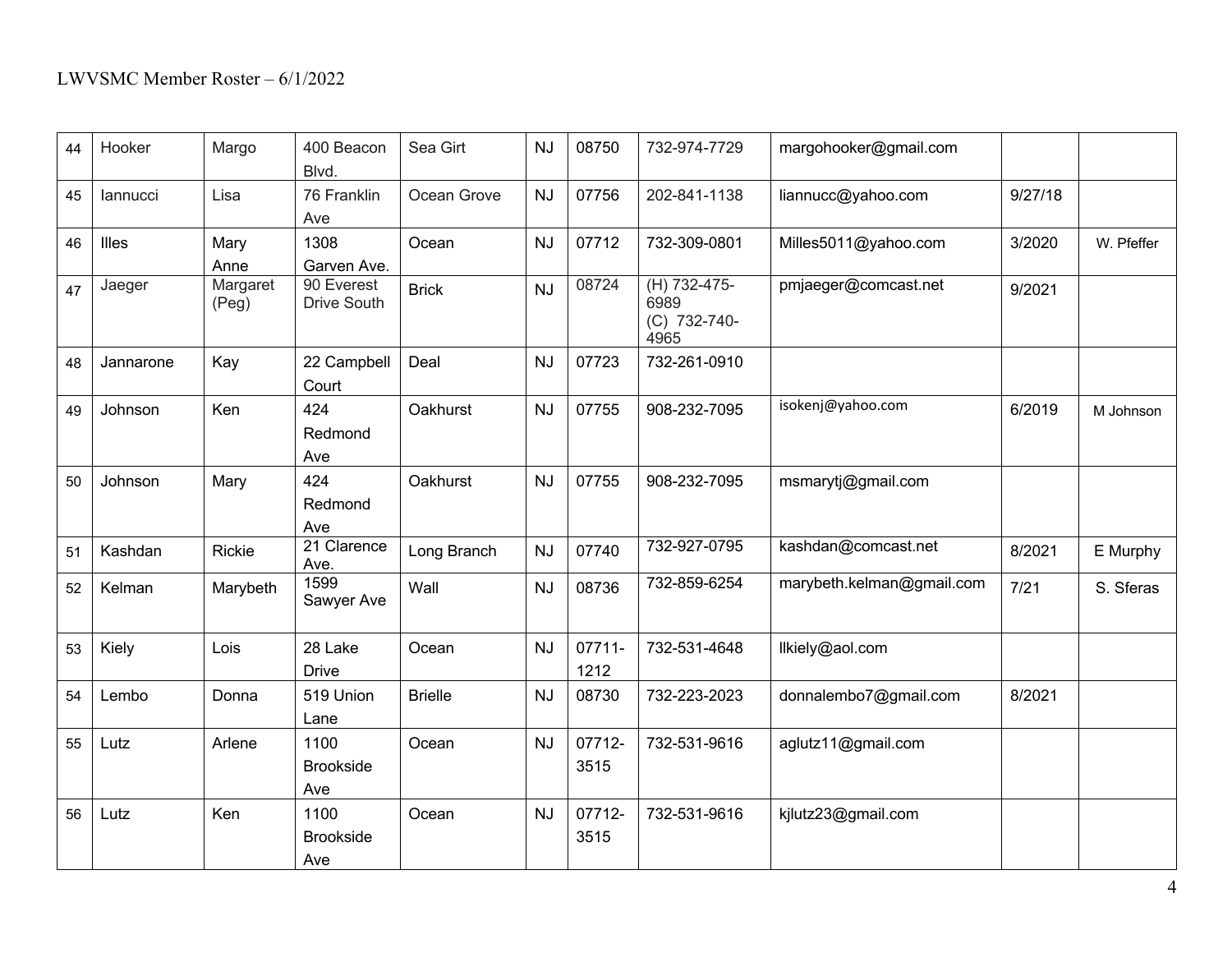| 57 | MacHaffie  | Eileen          | 105 Heck<br>Ave                   | Ocean Grove        | <b>NJ</b> | 07756          | 732-682-3323 | emachaffie105@gmail.com        |         |            |
|----|------------|-----------------|-----------------------------------|--------------------|-----------|----------------|--------------|--------------------------------|---------|------------|
| 58 | Mackta     | Jayne           | 510 Deal<br>lake Dr. Unit<br>7H   | <b>Asbury Park</b> | <b>NJ</b> | 07712          | 908-337-7276 | Jaynemackta@gmail.com          | 6/2020  | S. Sferas  |
| 59 | Maher      | Kathy           | 1201<br>Evergreen                 | Ocean              | <b>NJ</b> | 07712-<br>4516 | 732-629-1650 | catmmaher@yahoo.com            | 4/21/18 |            |
| 60 | Mandelker  | Debbie          | 108 Intel<br>Ter.                 | <b>Belmar</b>      | <b>NJ</b> | 07719          | 732-319-8448 | dmandelker@msn.com             | 1/09/19 |            |
| 61 | Mayer      | David           | 132 Rolling<br>Meadows<br>Blvd. S | <b>Asbury Park</b> | <b>NJ</b> | 07712          | 732-747-9632 | irwinm4345@aol.com             | 6/2019  | D/S Hara   |
| 62 | McGowan    | Janice          | 26 Fredric<br>Dr                  | Ocean              | <b>NJ</b> | 07712          | 732-508-9537 | Jkmcgowan1640@hotmail.co<br>m  |         |            |
| 63 | McMahon    | Margaret        | 511 Morris<br>Ave                 | Spring Lake        | <b>NJ</b> |                | 732-233-4087 | Margemmcmahon427@yahoo.<br>com |         |            |
| 64 | Michaels   | Eileen          | 15 Seaview<br>Ave.                | Ocean Grove        | <b>NJ</b> | 07756-<br>1624 | 732-455-8447 | ebmichaels@gmail.com           | 5/02/18 |            |
| 65 | Miggins    | Sharon          | 7<br>Eisenhower<br>St.            | Howell             | <b>NJ</b> | 07732          | 732-363-3676 | semiggins@gmail.com            | 11/2020 | P. Supplee |
| 66 | Miller     | Elizabeth       | 384 Ocean<br>Ave N #2D            | Long Branch        | <b>NJ</b> | 07740          | 732-718-2810 | Izmiller523@gmail.com          | 9/2020  | E. Murphy  |
| 67 | Montgomery | Emily<br>"Emmy" | 209 Sixth<br>Ave. #3              | <b>Asbury Park</b> | <b>NJ</b> | 07712          | 732-343-1593 | emilymontgomery7@gmail.co<br>m | 9/2020  | D. Hara    |
| 68 | Muldowney  | Thomas          | 511 Morris<br>Ave                 | Spring Lake        | <b>NJ</b> |                | 732-547-8456 | tmuldowney@msn.com             |         |            |
| 69 | Murphy     | Evelyn C.       | 1411 6 <sup>th</sup> Ave          | Neptune            | <b>NJ</b> | 07753          | 732-618-9570 | evelyncmurphy@gmail.com        | 2/24/18 |            |
| 70 | Novek      | Eleanor         | 121<br>Woodland<br>Ave.           | Neptune            | <b>NJ</b> | 07753          | 732-567-2640 | eleanornovek373@gmail.com      | 11/2021 |            |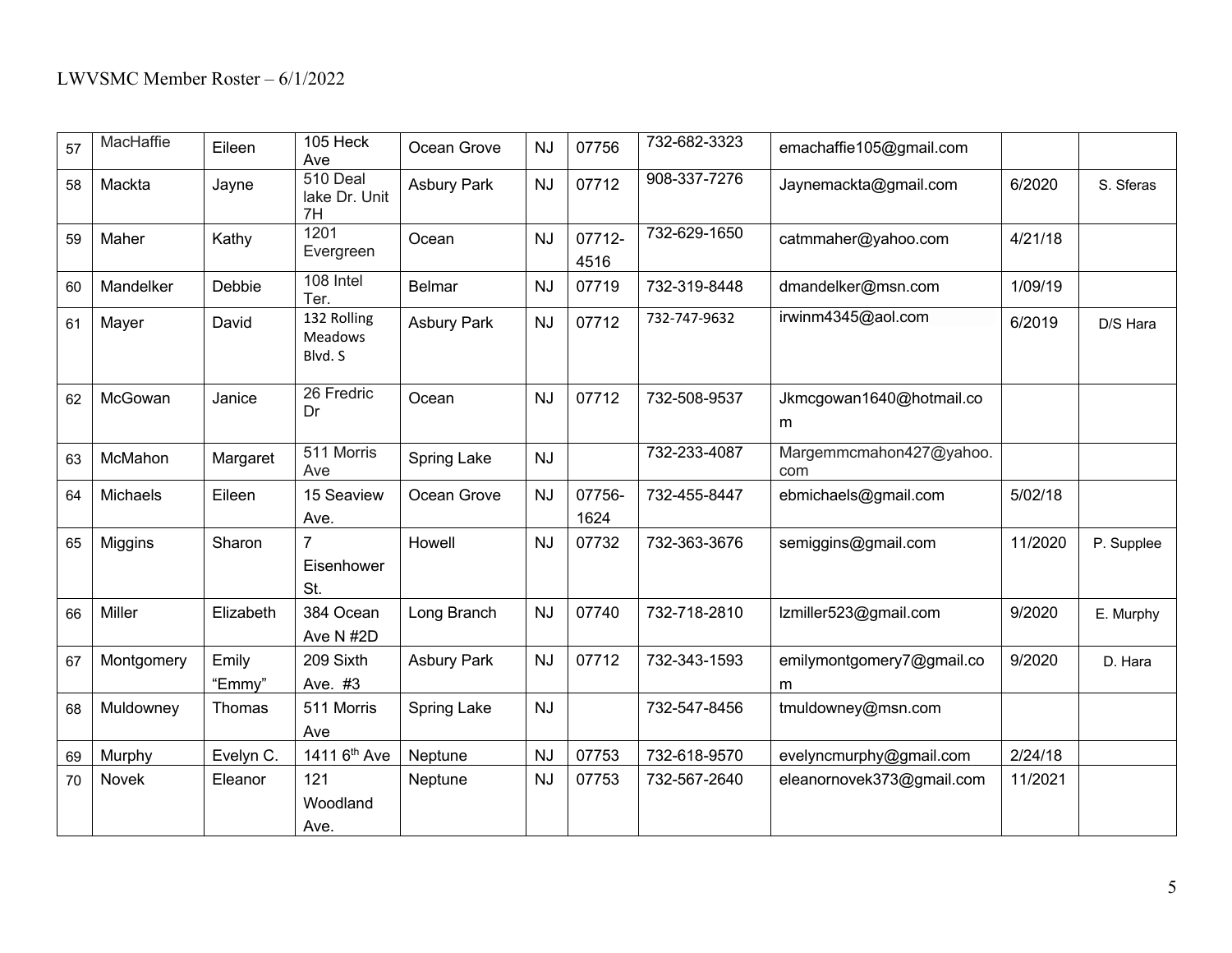| 71 | Novick     | Barbara         | 147 Blake<br>Circle              | <b>Brick</b>           | <b>NJ</b> | 08724          | 732-995-0761 | revnovick147@gmail.com     |          |            |
|----|------------|-----------------|----------------------------------|------------------------|-----------|----------------|--------------|----------------------------|----------|------------|
| 72 | Parell     | Anna<br>Marie   | 39 Broad<br><b>Street</b>        | Manasquan              | <b>NJ</b> | 08736          | 215-272-2832 | runaway b@yahoo.com        | 10/21    |            |
| 73 | Parker     | Rona            | 27 Atlantic<br>Ave               | <b>Bradley Beach</b>   | <b>NJ</b> | 07720          | 908-377-2268 | ronabparker@gmail.com      | 1/2021   |            |
| 74 | Paster     | Luisa           | 82<br>Broadway                   | Ocean Grove            | <b>NJ</b> | 07756          | 732-897-1621 | luisa.paster@gmail.com     | 6/05/18  |            |
| 75 | Pearlman   | Lorraine        | 301 Lake Ave.                    | <b>Asbury Park</b>     | <b>NJ</b> | 07712          | 973-449-7219 | lorrainepearlman@gmail.com | 12/19    | A. Scott   |
| 76 | Pearlman   | Stephen         | 301 Lake Ave.                    | <b>Asbury Park</b>     | <b>NJ</b> | 07712          | 973-223-4850 | sbpearlman@gmail.com       | 12/19    | A. Scott   |
| 77 | Pfeffer    | <b>Bob</b>      | 8 Standish<br>Dr                 | Ocean                  | <b>NJ</b> | 07712          | 732-996-2550 | r.pfeffer@verizon.net      |          |            |
| 78 | Pfeffer    | Wilma           | 8 Standish<br>Dr.                | Ocean                  | <b>NJ</b> | 07712          | 732-996-2550 | wilma.pfeffer@verizon.net  |          |            |
| 79 | Ra         | <b>Isis</b>     |                                  |                        |           |                | 732-988-0711 |                            | 10/2019  | E. Murphy  |
| 80 | Raulerson  | Annie           | 607 Laurel<br>Ave                | <b>West Allenhurst</b> | <b>NJ</b> | 07711-<br>1419 | 732-531-4227 | bluewhalepod@verizon.net   | 9/2020   | D. Hara    |
| 81 | Robins     | Janice          | 4 Gimbel Pl.                     | Ocean                  | <b>NJ</b> | 07712          | 732-493-3417 | robnest1@optonline.net     |          |            |
| 82 | Roche      | Agnes           | 307 Sussex<br>Ave                | Spring Lake            | <b>NJ</b> | 07762          | 646-250-2120 | agnes.s.roche@gmail.com    | 2020     | P. Supplee |
| 83 | Russo      | Patricia        | 984 Tiffany<br>Walk              | <b>Toms River</b>      | <b>NJ</b> | 08753          | 732-267-6076 | patti.russo@aol.com        |          |            |
| 84 | Sabino     | Nancy           | 1000 4th<br>Ave                  | <b>Asbury Park</b>     | <b>NJ</b> | 07712          | 201 207 9249 | nancy@artsrule.com         | 8/2020   | D. Grove   |
| 85 | Sanseigne  | Katherine       | 7 Centre St.<br><b>Unit 1302</b> | Ocean                  | <b>NJ</b> | 07712          | 908-309-8084 | ksanse7@gmail.com          | 4/2021   |            |
| 86 | Schjonberg | Mary<br>Frances | PO Box 217                       | <b>Bradley Beach</b>   | <b>NJ</b> | 07720          | 732-361-6958 | Hillside221@yahoo.com      | 8/2020   | E. Murphy  |
| 87 | Schubert   | Kristin         | 30 Ballard Dr                    | Ocean                  | <b>NJ</b> | 07712          | 732-221-2622 | kbschubert@yahoo.com       | 12/10/19 | D/S Hara   |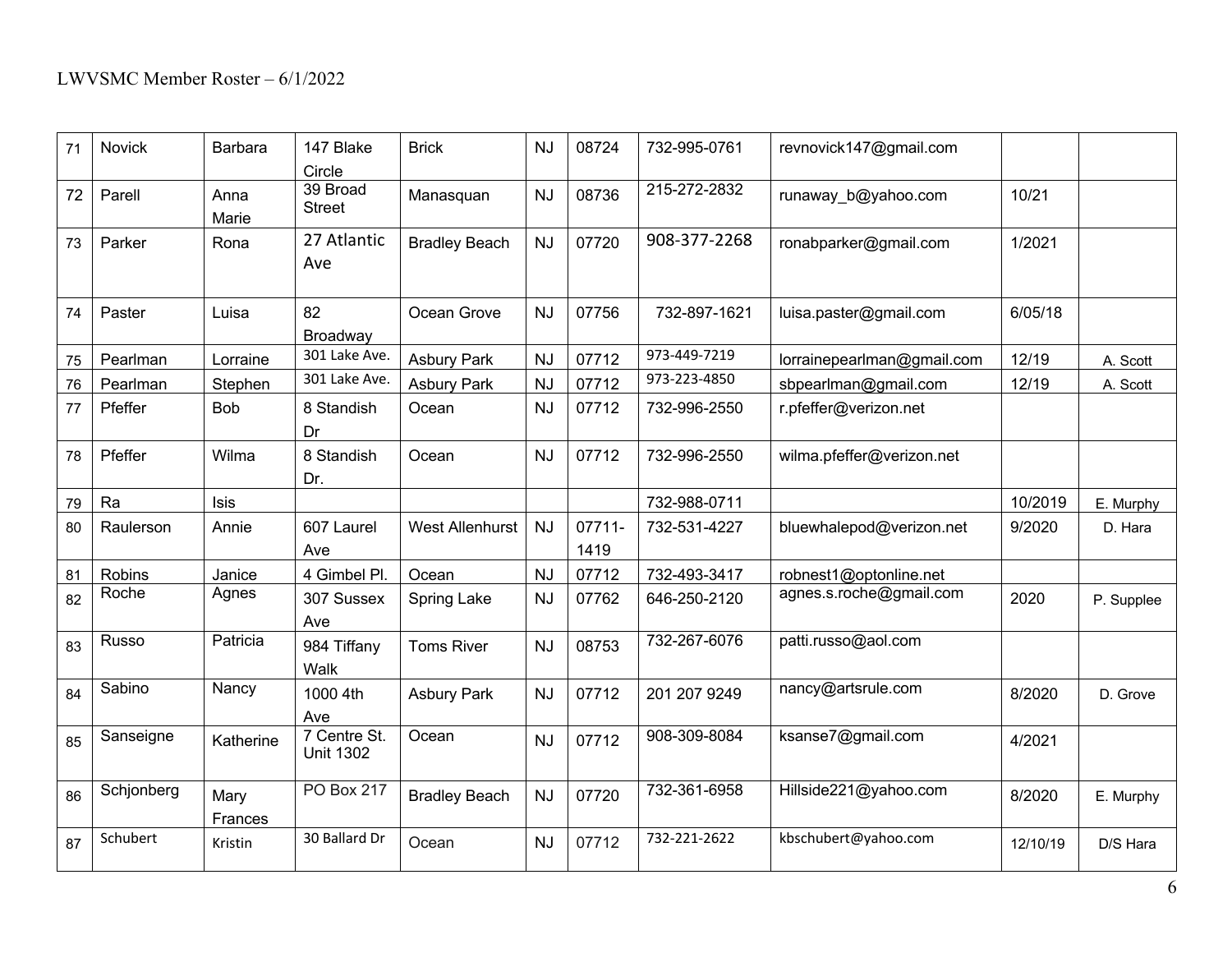| 88  | Scott              | Annette       | 753<br>Wayside Rd                        | Neptune              | <b>NJ</b> | 07753 | 732-216-5532 | alsgrncbsn@aol.com        | 3/28/18 |            |
|-----|--------------------|---------------|------------------------------------------|----------------------|-----------|-------|--------------|---------------------------|---------|------------|
| 89  | Sealfon            | Rachel        | 217 Park<br>Ave.                         | Long Branch          | <b>NJ</b> | 07740 |              | sealfon@gmail.com         | 8/2020  | W. Pfeffer |
| 90  | Sealfon            | Rebecca       | 217 Park<br>Ave.                         | Long Branch          | <b>NJ</b> | 07740 |              | reseal05@gmail.com        | 8/2020  | W. Pfeffer |
| 91  | Sealfon            | <b>Stuart</b> | 217 Park<br>Ave.                         | Long Branch          | <b>NJ</b> | 07740 | 347-866-6321 | Stuart.Sealfon@mssm.edu   | 8/2020  | W. Pfeffer |
| 92  | Sears              | Amy           | 1501 Roller<br>Rd                        | Ocean                | <b>NJ</b> | 07712 | 518-331-1820 | amydelaneysears@gmail.com | 6/2020  | L. Kiely   |
| 93  | <b>Sferas</b>      | Susan         | 11 Olive<br><b>Street</b>                | Neptune              | <b>NJ</b> | 07753 | 732-239-0750 | suesfer@aol.com           |         |            |
| 94  | Shutman            | <b>Stevie</b> | 2 Shirley<br>Ann Dr                      | Ocean                | <b>NJ</b> | 07712 | 732-922-8722 | sashutman@gmail.com       | 9/2021  |            |
| 95  | Southworth         | Maribeth      | 608 1/2<br>Oceanview<br>Rd               | <b>Brielle</b>       | <b>NJ</b> | 08730 | 908.415.9880 | maribeth $@gen$ e.com     |         | S. Sferas  |
| 96  | Sullivan           | Colleen       | 56 Inlet<br>Terrace                      | <b>Belmar</b>        | <b>NJ</b> | 07719 |              | Csullivan.palus@gmail.com | 8/2020  | W. Pfeffer |
| 97  | Supplee            | Patricia      | 11 Heck<br>Ave. Apt 2                    | Ocean Grove          | <b>NJ</b> | 07756 | 973-650-5391 | psupplee@gmail.com        | 6/05/18 |            |
| 98  | Sylvia-Cioffi      | Sylvia        | 200 Lincoln<br><b>Drive</b>              | Ocean                | <b>NJ</b> | 07712 | 732-720-9742 | ssylvia5@verizon.net      |         |            |
| 99  | <b>Tawil Mayer</b> | Mozelle       | 132 Rolling<br><b>Meadows</b><br>Blvd. S | <b>Asbury Park</b>   | <b>NJ</b> | 07712 | 732-747-9632 | mtmgrand@aol.com          | 6/2019  | D. Hara    |
| 100 | Truax              | Corinne       | $\overline{928}$<br>Woodland<br>Ave.     | Wall                 | <b>NJ</b> | 07719 | 908-692-8982 | teachercor@yahoo.com      | 1/2020  | E. Muryphy |
| 101 | Ugrovics           | Anne          | 59<br>Sandhurst<br><b>St</b>             | Manchester           | <b>NJ</b> | 08759 | 732-759-1768 | profu@aol.com             | 2/2020  | A. Scott   |
| 102 | Venter             | Rosemary      | 405 Beach<br>Ave                         | <b>Bradley Beach</b> | <b>NJ</b> | 07720 | 732-774-5166 | rrventer@aol.com          | 3/11/18 |            |